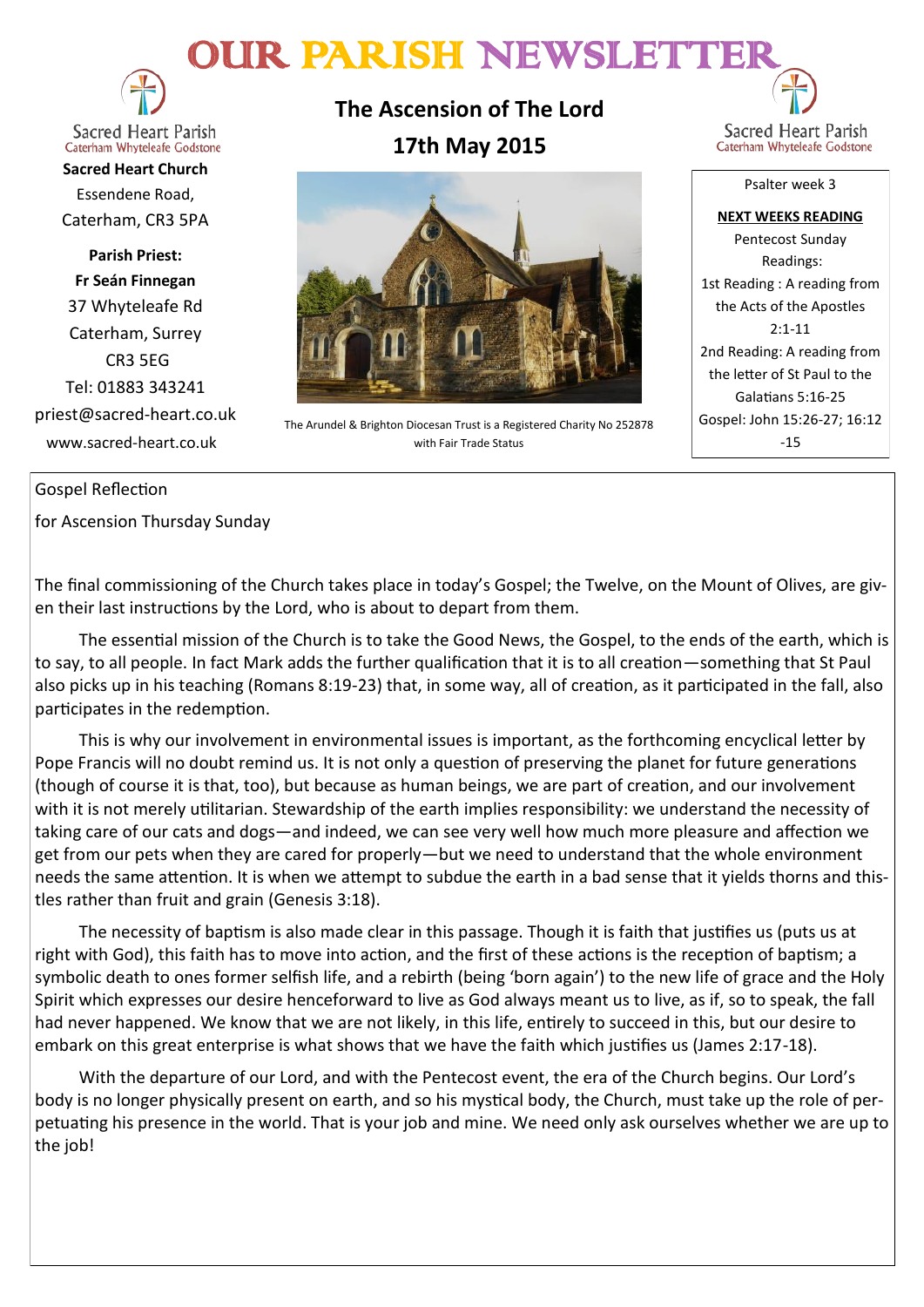### **Can you help?**

We are still looking for a carpenter or an IT student. If you are (or have other suitable skills) and are willing to help

please contact the Parish Office

### **Parish shop**

we have a lovely selection of cards and gifts for First Holy Communion, Confirmation and Baptism available in the church shop. Please come and have a look.



St Vincent de Paul will have its inaugural meeting at 7:30pm this Friday in the Old Hall. Please come and join the group and find out more information. All are welcome.

### **Silver Jubilee**

Fr Seán will be celebrating the Silver Jubilee of his ordination on Friday 12th June 2015. We will be celebrating Mass in the Extraordinary Form at Noon, and Mass in the Ordinary Form at 7pm.

There will be light refreshments after the noon Mass, and a buffet supper after the 7pm.

Please confirm your details on the attendance list at the back of Church and indicated whether you are able to donate any salad or dessert items.

**World Youth Day 2016:** Anyone who is interested in joining Pope Francis and millions of young Catholics in Krakow, Poland, next year should contact Jack Regan, Diocesan Youth Adviser for further information or to receive an application pack. Applicants should be aged between 16 and 35 as at 24th July 2016. Phone 01293 651158 or email [jack.regan@dabnet.org](mailto:jack.regan@dabnet.org)

### **Catholic Bible School Open Day, 23 May, 2-4pm,**

Find out more about the Catholic Bible School and enjoy a cream tea at the same time! Our annual Open Day is a faith and fun filled afternoon with bottle stall, cake stall, raffle, cream teas, prayer and praise, live music, children's games and more. "Come and see" said Jesus to the disciples and we invite you to do the same. You can find us here: Farm Lane, Nutbourne, Chichester, PO18 8SD and more details are available here:

### [www.catholic](http://www.catholic-bible-school.org/)-bible-school.org

### **All-Age Retreat Day - 27 May - 11am - 3.30pm - Catholic Bible School**

Sarah & David Beresford are the Directors of the Catholic Bible School and experienced retreat leaders for adults, children and young people. They will lead the retreat day using a variety of creative prayer techniques to encourage reflection and encounter with God. They are experienced and capable facilitators and have a relaxed informal style. You can find us here: Farm Lane, Nutbourne, Chichester, PO18 8SD and more details are available here: [www.catholic](http://www.catholic-bible-school.org/)-bible-school.org £2.50 per person or £10 per family group (if more than 4 people).



Please check your name is on the list at the back of Church. There are a few places left on the coaches.

### **Festival 50 Diocesan Jubilee at the AMEX Stadium - 5th July St Vincent de Paul**

### **Gift Aid**

The Gift Aid annual statements will be available for collection at all Masses on Sunday 24th May. We are now able to send these statements electronically so, if you would like your statement earlier or would like to save the Parish a bit of printing and postage, please send an e-mail to Peter Kelly (peterf kelly@o2.co.uk) or call on 01883 330684



*We are always looking for volunteers to join the Older Children's Liturgy team. If you are interested in helping please contact Michele Anderson michele.anderson@btconnect.com*

### **Arts and Crafts – have you entered yet?**

There's an opportunity for everyone to contribute to the Festival 50 Art & Crafts show that is taking place at the Amex on 5 July. It is in celebration of the significant place art and crafts have held in the Church over the centuries and there is a place for all. Paintings, needlework, embroidery, calligraphy, sculpture, carving, ironwork, felting tapestry etc Individual works or Parish projects. For more details and entry forms are on the diocesan website, available from DABCEC or at [Elizabeth.hembrey@dabnet.org](mailto:Elizabeth.hembrey@dabnet.org)

**Youth Leaders' Contact Days** are for anyone who works with young people, and anyone who would like to start. Held on periodic Saturday afternoons, they are an opportunity for potential / existing youth workers to network and exchange and learn new ideas. For more information contact Jack Regan, Diocesan youth Adviser, on 01293 651158 or email [jack.regan@dabnet.org](mailto:jack.regan@dabnet.org)

Centering Prayer – intensive retreat 13th – 22nd June – at the Convent of the Poor Clares, Arundel. More details from Sr Clare Ruva – clareruva1@gmail.com

### **Offertory Collection**

Sincere thanks for your generosity last weekend: Offertory: £951.96 (Gift Aid £383.32) Second Collection for Parish Charity £348.34 (Gift Aid £168.04)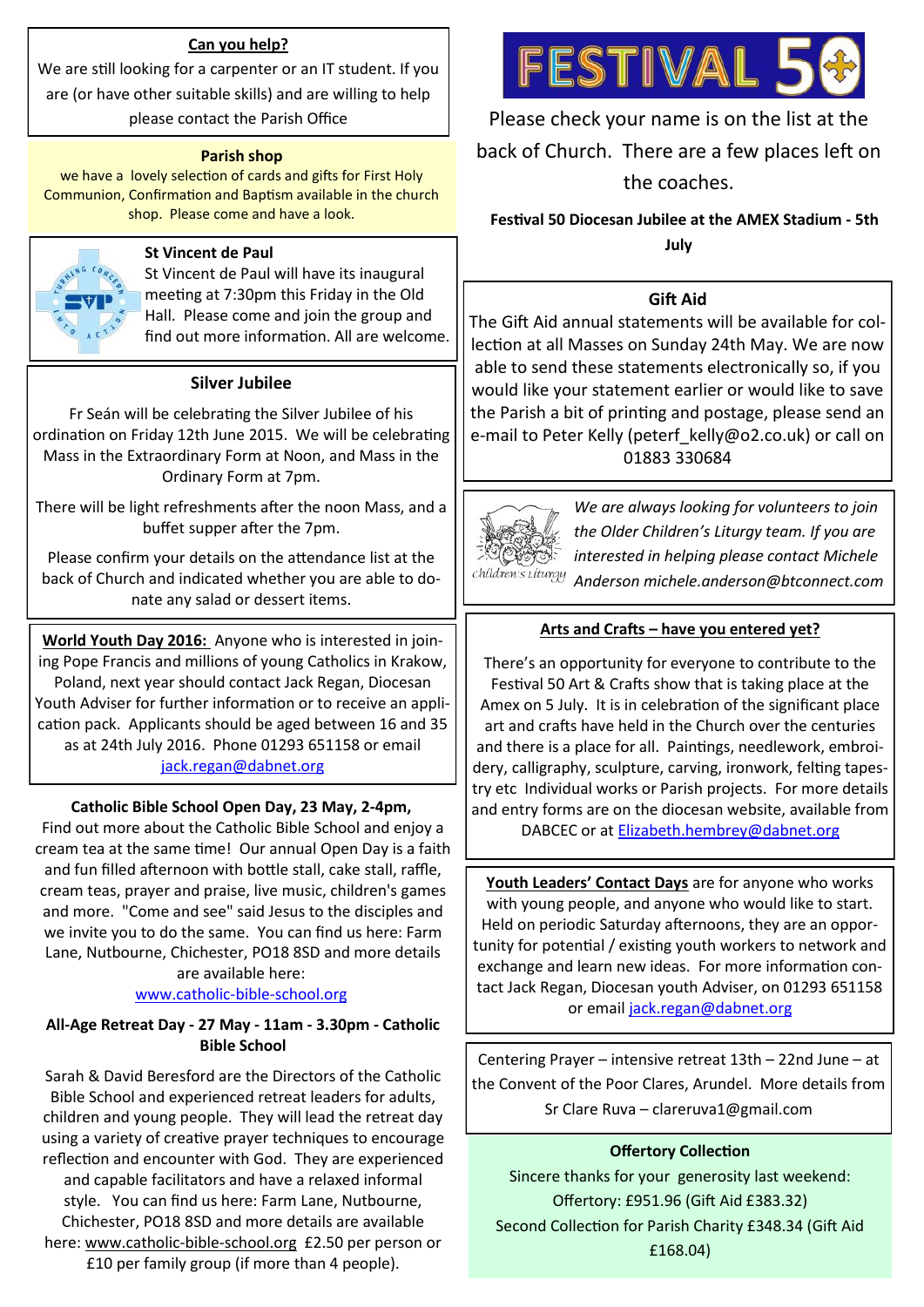## **WHAT'S ON IN THE PARISH THIS WEEK**

| Sun 17th: | CHILDREN'S liturgy at 9am & 10:45am Masses  |  |
|-----------|---------------------------------------------|--|
|           | Teas & Coffee after 10:45am Mass            |  |
| Mon:      | After Mass Teas & Coffee (Old Hall)         |  |
| Tues:     | 9:15am - 11:15am Toddler Group (Old Hall)   |  |
| Thurs:    | 8pm 2nd Baptism Class (Old Hall)            |  |
| Fri:      | 7:30pm St Vincent de Paul inaugural meeting |  |
|           | (Old Hall)                                  |  |
| Sun 24th: | CHILDREN'S liturgy at 9am & 10:45am Masses  |  |
|           | Teas & Coffee after 10:45am Mass            |  |
|           | Gift Aid Statements to be collected in the  |  |
|           | porch after each Mass.                      |  |
|           |                                             |  |

### **FIRST HOLY COMMUNION**



### **Dates for your Diary:**

**Saturday 30th May 1pm - First Holy Communion Saturday 6th June 11am & 2pm - First Holy Communion** If you have any queries, please contact Anne Marie Young either via email on [fhc.sacredheart@gmail.com](mailto:fhc.sacredheart@gmail.com) 

### **Community Notice board**

Parishioners are welcome to put up personal advertisements on the Community Notice Board (to the right of the Sacristy door in the Church porch). If you have something for sale or if you are looking for a room to rent please feel free to put up a notice. We just ask that you do not use the Office as a point of contact. Please note that there is already an advertisement on the board from someone looking for a room to rent.

### A note from Fr Chris Benyon

### Dear Friends

As members of one of the Parishes in which I have served over the past 50 years, I would like to invite you to join me and Bishop Richard for a Celebration Mass both of my 50<sup>th</sup> Anniversary and 50 years of Priesthood in the Diocese on Friday 12<sup>th</sup> June at 7.30pm Chatsmore School, Goring Street BN12 5AF.

Followed by Festal Refreshments. It would help if you would RSVP to me at 68 Gratwicke Road Worthing, West Sussex BN11 4BJ or email – [cmb@linus23.freeserve.co.uk](mailto:cmb@linus23.freeserve.co.uk) ASAP.

Come 6pm onwards and have a picnic. Please bring something to sit on if possible. Withsing you Every Blessing,

Fr Chris Benyon



**Your Prayers are requested for the following persons who are ill or housebound.** 

Pat Knight; Kathleen & John Saunders; Helen Keogh; Daisy Hill; Christopher Browne; Kit Monk; Krista Thompson; Jane Hill; Rosemary Whale; Pam Weaver; Jimmy & Bridie Mullen; Bernie Horrocks; Margaret Robertson; Heather Tordimah; Jenny Rowen; Elizabeth Daley; Eileen Lattimore; Bryan Smith; Rose Knight; Oliver Farrell; Richard Richardson; Seeta Pillay; Christopher Miles; Pat McCoy; John Dunlop, Elise O'Connor, Malcolm Bowen, John Gilford, Chris Norman, Bridget Crook, Baby Tabitha Harrison, Christine Vernon, Peggy Sisman & Bruno Louis-Joseph

### **Second Collections**

Today there will be a second collection for The Catholic Communications Network - this collection is not eligible for Parish Gift Aid. Please do not use your envelopes for this collection.

### **Message from Fr Seán**

I have a couple of visitors for my jubilee Mass on 12 June who will need accommodation: would any kind parishioners be prepared to help, please? I promise they are all housetrained.

#### **Weddings**

Congratulations to Daniel Pullan & Therese Kinel who will be married this week.



#### **Baptisms**

Elodie Suzanne Dixon & Nathan Rann will be Baptised next week.

### **ENCOUNTER - EVENING FOR CATHOLICS 15-30, CRAWLEY, FRIDAY 22ND**

On Friday 22nd, there will be an ENCOUNTER event for young Catholics aged 15-30 held at St. Wilfrid's School in Crawley (RH118PG). The evening runs from 7-9pm and features live worship music, Adoration, an inspiring talk, and the chance to get to know other young Catholics. Those over 18 usually head to the pub afterwards! The event is free and there's no need to book. For more information search 'Two:42 Young Adults' on Facebook.

### **Iraqi Christians In Need**

Carl Bahoshy will be giving a lunchtime piano & organ recital at St. Matthew's Church (RH1 1DL) on Thursday,  $4<sup>th</sup>$  June 2015, 1:10pm, in aid of the UKregistered charity 'Iraqi Christians In Need' ([www.icin.org.uk\)](http://www.icin.org.uk/) which is providing direct financial relief to displaced refugees under the care of the churches in northern Iraq. Free Admission (retiring collection). All welcome